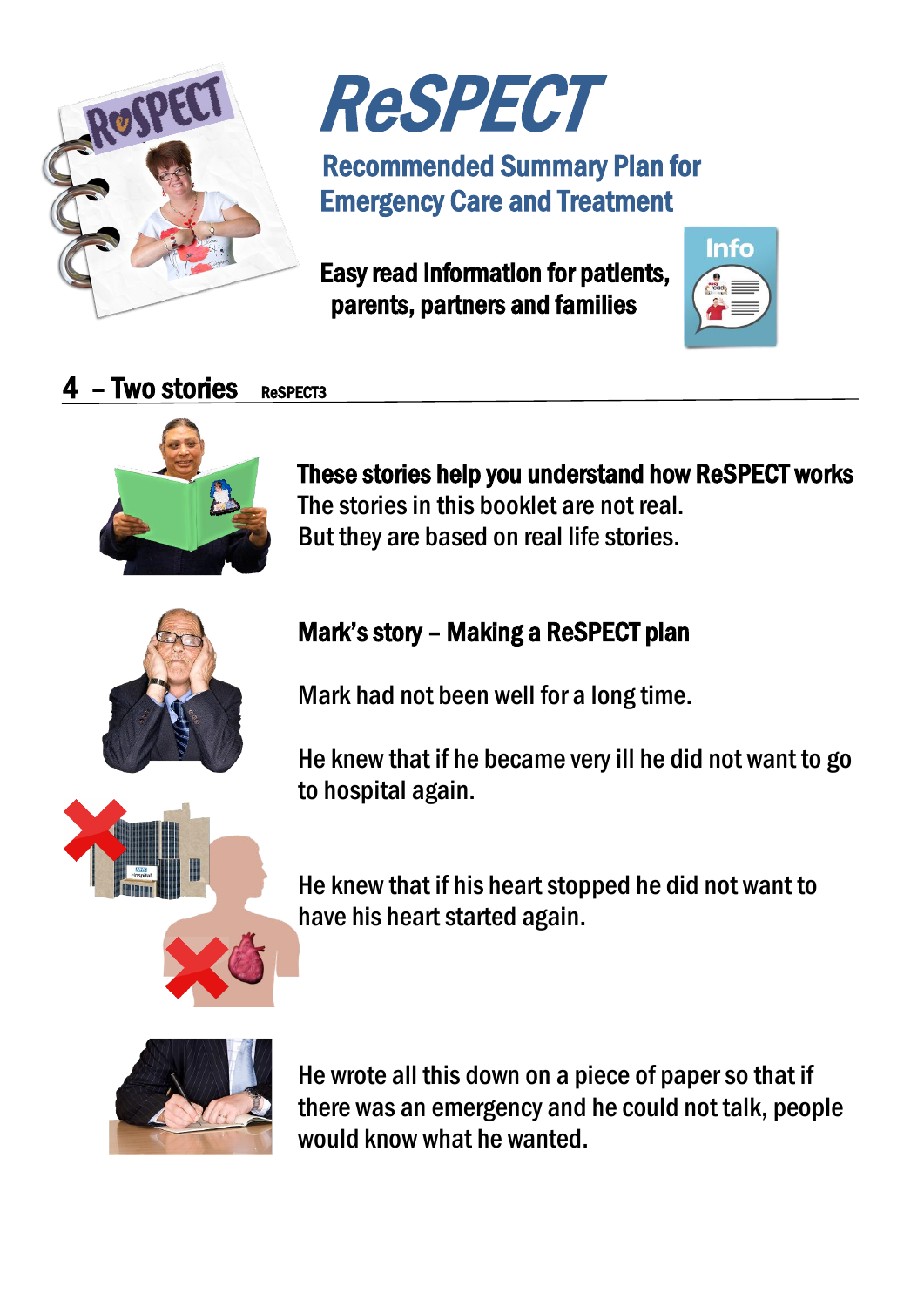

He showed the note to his doctor, who said that because it was only written on a normal piece of paper, the doctors might not think it was important.



The doctor talked to Mark about what he wanted and what was important to him.



They talked about what treatments Mark did and did not want to have.



Then they wrote down Mark's choices on a ReSPECT form.



When Mark became out of breath and fell down at his care home, they called an ambulance.



Mark was too ill to tell them his wishes, so the ambulance staff read his ReSPECT form.



Because of this they did not take Mark to hospital and would not try to start his heart if it stopped.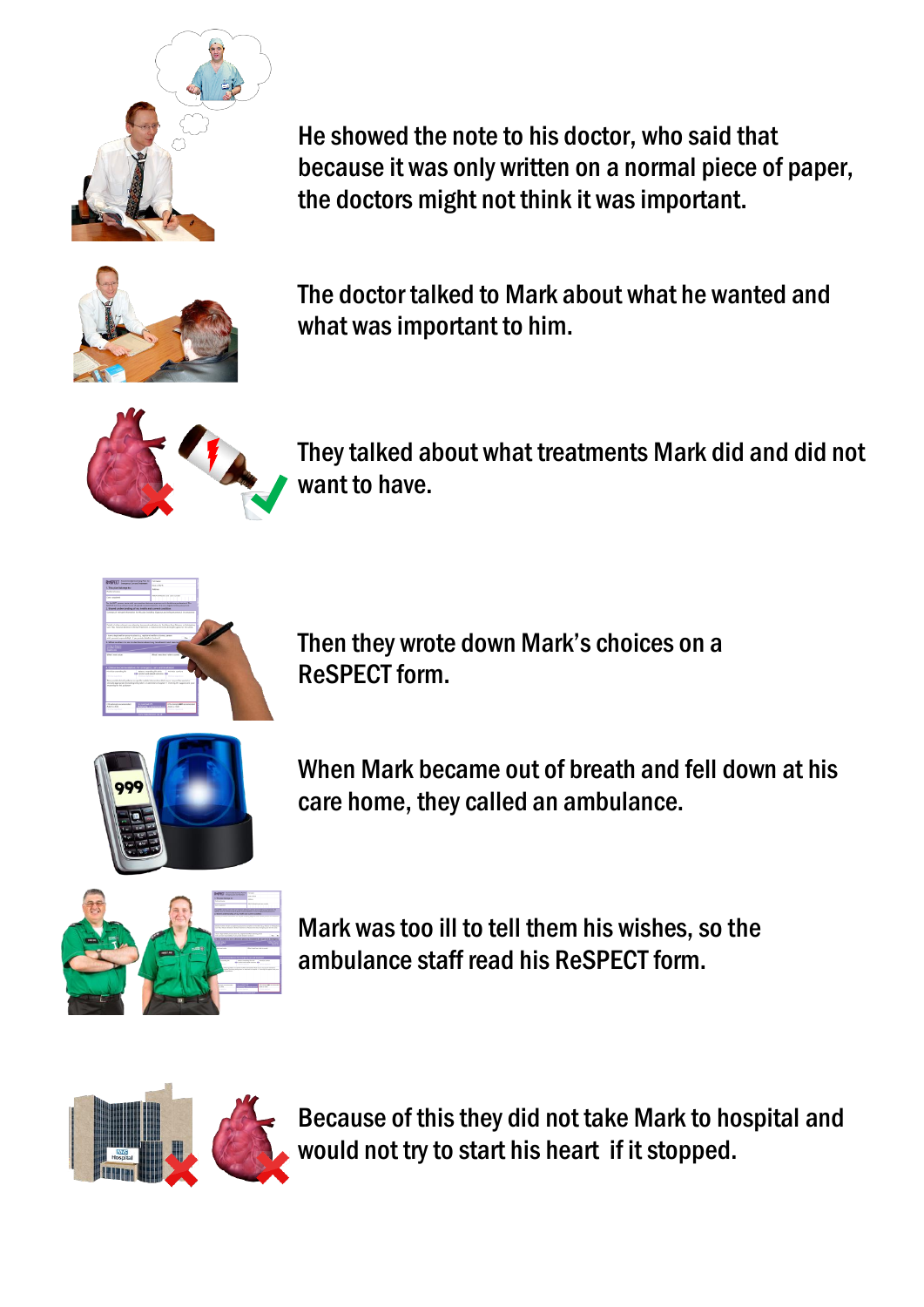

They made sure Mark was comfortable and peaceful.



They made sure he was with the people who knew and cared for him when he died.



Mark got the care that he wanted, at home.



## John's story – Having a ReSPECT form

John gets a lot of bad chest infections and sometimes these can be very serious.

When he gets a very bad chest infection he has to go to hospital.



Sometimes John gets so ill that the doctors and nurses are not sure that John will be able to get better.

Some of the treatments they could give John would be very painful.



And when John is very ill, he is not able to tell the healthcare team about his wishes.